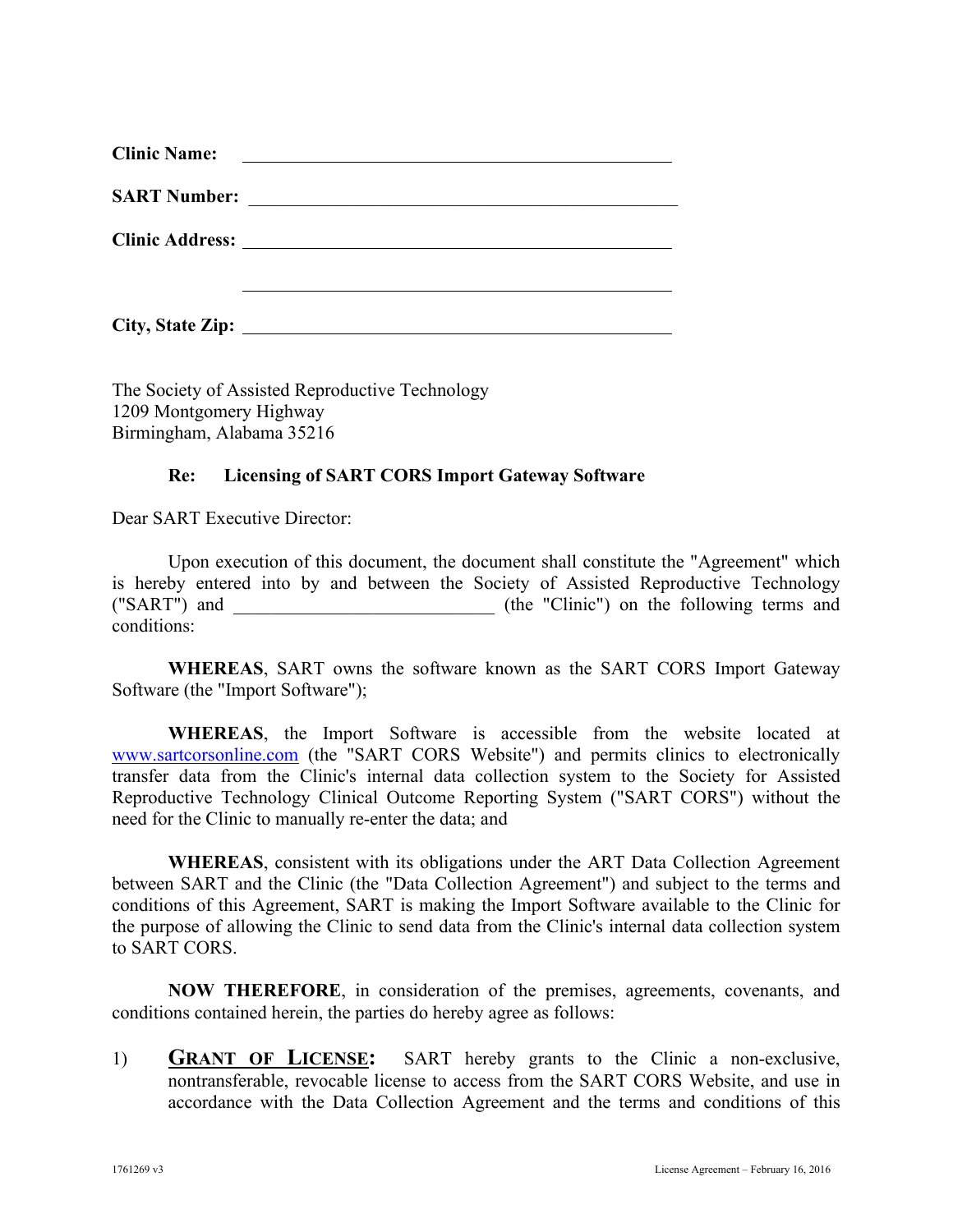Agreement, the Import Software for the sole purpose of transferring data from the Clinic's internal data collection system to SART CORS. The license granted herein permits only the Clinic, as identified above, to use the Import Software, and the Clinic has no right to sublicense the Import Software.

- 2) **DESCRIPTION OF IMPORT SOFTWARE:** The Import Software allows transmission of properly formatted, SART compliant data from the Clinic's internal data collection system to SART CORS. The Import Software analyzes the data, and determines if it is properly formatted and in compliance with SART specifications. If the Clinic data is not properly formatted for the transfer, the Import Software will produce detailed error reports indicating why the data is not compliant with SART CORS requirements.
- 3) **OBLIGATIONS OF THE CLINIC:** The Clinic has reviewed and will comply with Data Transfer Specifications (attached hereto as Exhibit A), including but not limited to:
	- a) **Transfer Function.** The Clinic will utilize the services of a skilled software developer or software development team to create a "Transfer Function" which will perform the extraction of data from the Clinic's internal data collection system and create therefrom a file in a format the Import Software can transfer to SART CORS.
	- b) **User Support.** The Clinic is required to provide technical support of any errors due to failure of the Transfer Function. SART technical support for Import Software users will be limited to Import Software malfunctions.
	- c) **Early Data Submission.** During the first year of use of the Import Software, the Clinic must submit sample data to SART forty-five (45) days prior to the data submission deadline as specified in the Data Collection Agreement.
	- d) **Timely Correction.** In the event that SART notifies the Clinic of corrections required to be made to the Clinic's annual data submission, the Clinic agrees to utilize its best efforts to make the necessary corrections within ten (10) business days from such notification.
	- e) **Contact Information.** The Clinic agrees to provide SART with current contact information for the Clinic and the Clinic's designated contact person, including a valid e-mail address and phone number for the contact person. The Clinic agrees to update contact information with SART within ten (10) business days of a change in the Clinic's contact or contact information.

## 4) **OBLIGATIONS OF SART:**

a) **Delivery of Documentation and Instructions.** Upon execution of this Agreement by all parties, the Clinic will receive instructions on how to access the Import Software via the SART CORS Website and all related documentation will be provided to the Clinic electronically. The Clinic may make a reasonable number of copies of such documentation, provided that the Clinic maintains a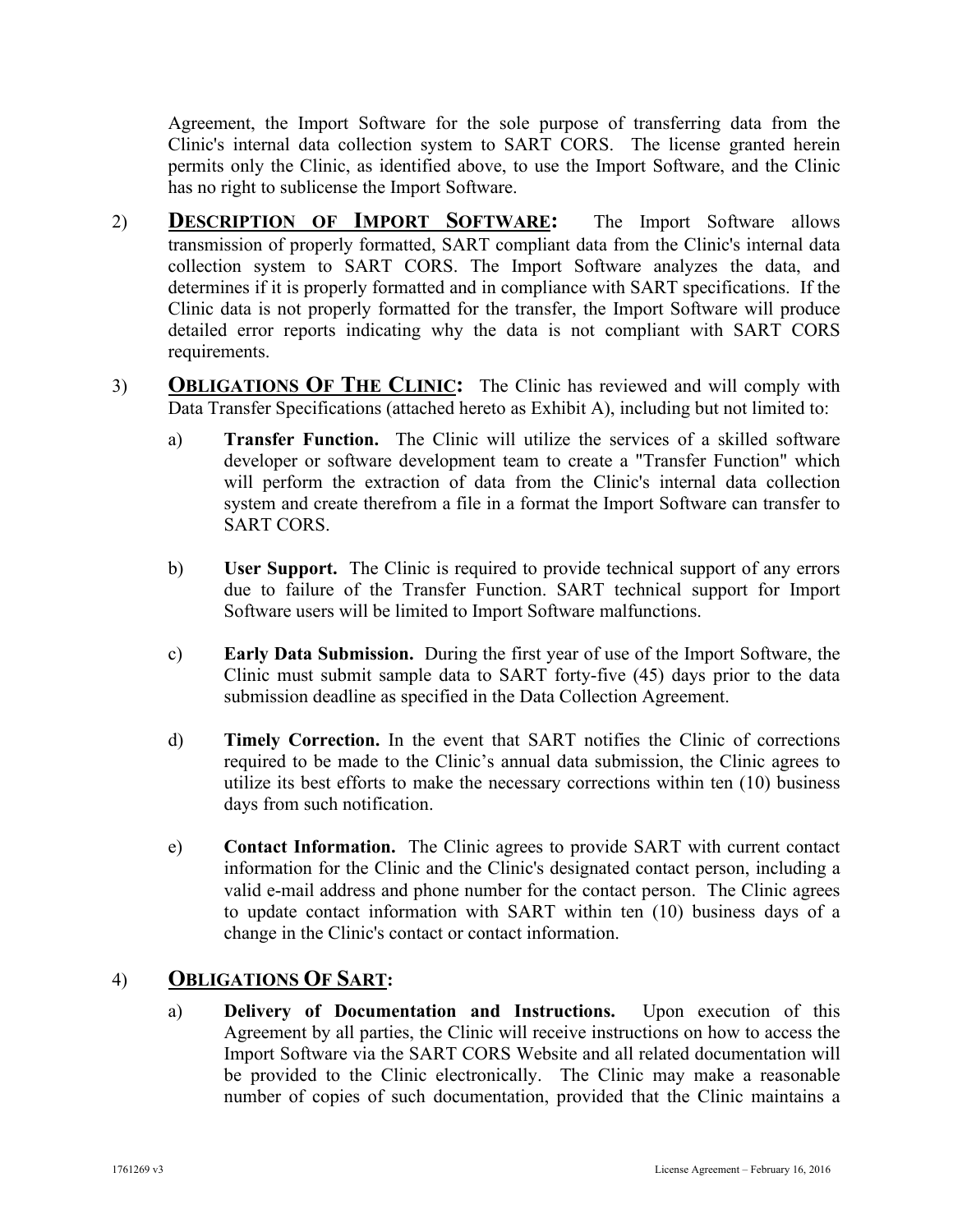record of the number of copies and the location of these copies, and provides that record to SART upon request.

- b) **Timely Service Releases.** In the event that SART learns of a malfunction in the Import Software or modifications to the Import Software are required to comply with changes in SART CORS, SART will use reasonable efforts to issue updates/corrections of the Import Software ("Service Releases") in a timely manner. The Clinic will be notified of Service Releases via e-mail and provided with any corresponding updates to the documentation. SART will provide as much notice to the Clinic as is reasonably possible in order to allow the Clinic to make corresponding updates to the Transfer Function.
- c) **Technical and User Support.** During the times in which the Clinic's software developers are creating the Transfer Function or updating the Transfer Function as a result of changes to SART CORS and/or the Import Software, SART will provide technical support to the software developers. Following development or updating of the Clinic's Transfer Function, SART will provide user level support for Import Software malfunctions only.
- 5) **WARRANTIES BY SART:** SART has tested the operation of the Import Software and warrants that it operates in accordance with the documentation provided to the Clinic; however, this warranty does not guarantee error free operation of the Import Software. SART DISCLAIMS ALL OTHER WARRANTIES, EXPRESS OR IMPLIED, INCLUDING, WITHOUT LIMITATION, WARRANTIES OF MERCHANTABILITY, FITNESS FOR A PARTICULAR PURPOSE, AND NONINFRINGEMENT.
- 6) **TERM AND TERMINATION:** The term of this License begins upon execution by SART and continues for as long as the Data Collection Agreement remains in effect between the parties, unless terminated by either of the parties in accordance with the provisions below.
	- a) **Cancellation by the Clinic.** The Clinic may cancel this Agreement at any time upon 90 days prior written notice to SART, provided the Clinic also terminates the Data Collection Agreement concurrently with termination of this Agreement. Such termination by the Clinic shall be effective 90 days after SART's receipt of the written notice.
	- b) **Cancellation by SART.** SART may cancel this Agreement at any time upon 90 days prior written notice to the Clinic, provided that SART also terminates the Data Collection Agreement concurrently with termination of this Agreement. Such termination by SART shall be effective 90 days after the Clinic's receipt of the written notice.
	- c) **Termination Due to Breach.** SART may terminate this Agreement by written notice to the Clinic in the event the Clinic materially breaches this Agreement in any manner and such material breach continues for a period of thirty (30) days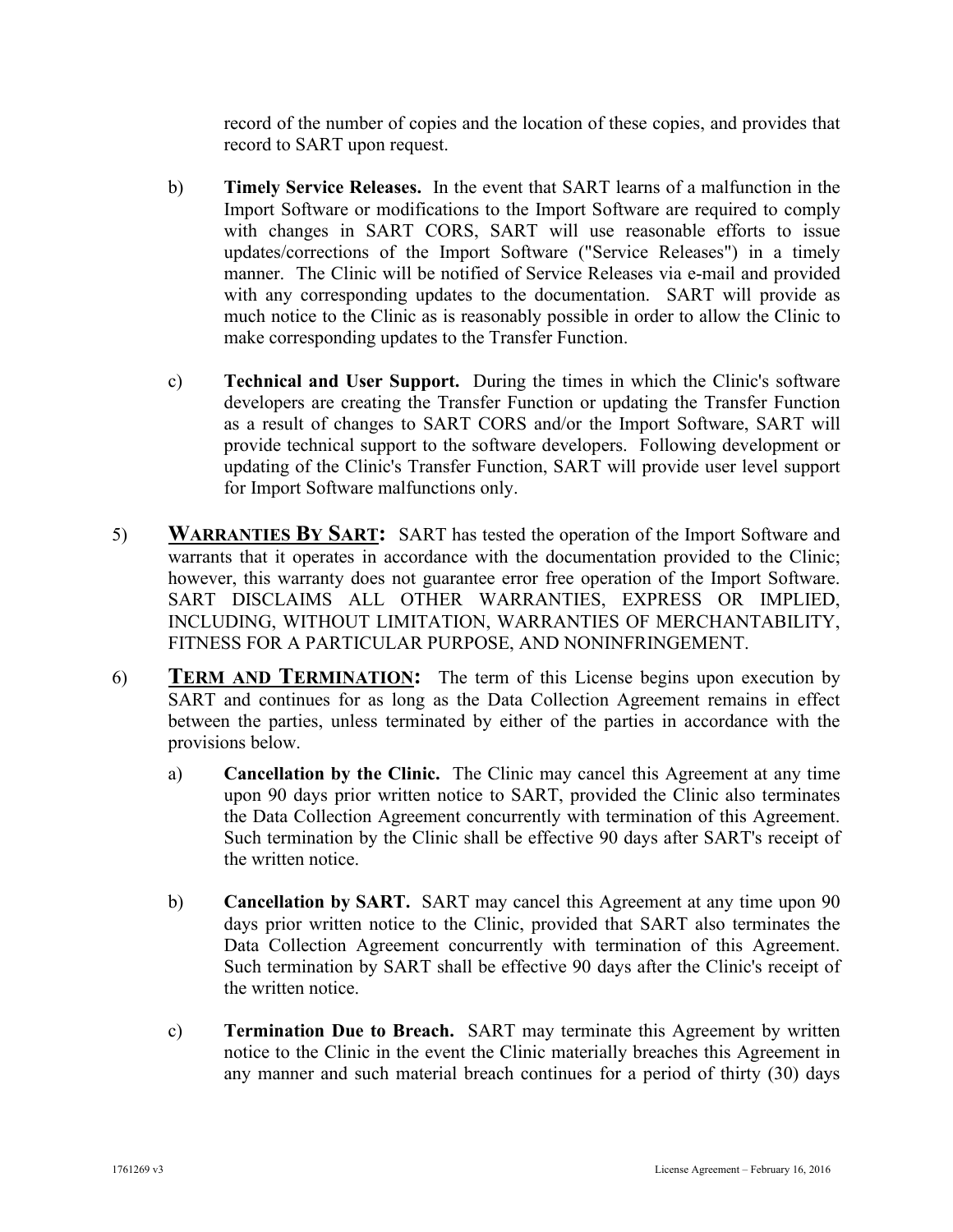after written notice is given to the Clinic by SART specifying the nature of the breach and requesting that it be cured.

- d) **Consistent with the Data Collection Agreement**. Notwithstanding any other provisions of this Agreement, this Agreement shall automatically terminate upon the termination, cancellation or expiration of the Data Collection Agreement and the Data Collection Agreement shall automatically terminate upon the termination, expiration, or cancellation of this Agreement
- 7) **EFFECT OF TERMINATION:** Upon expiration, termination or cancellation of this Agreement for any reason, Clinic will cease all use of the Import Software and Clinic shall return or destroy all documentation for the Import Software whether in paper, electronic or other format (and destruction of all electronic copies shall be in a manner reasonably anticipated to prevent the recovery of such copy).
- 8) **LIMITATION OF LIABILITY:** TO THE EXTENT PERMITTED BY APPLICABLE LAW, IN NO EVENT SHALL SART BE LIABLE FOR ANY INDIRECT, INCIDENTAL, CONSEQUENTIAL, SPECIAL OR EXEMPLARY DAMAGES ARISING OUT OF OR RELATED TO THIS AGREEMENT. IN NO EVENT WILL SART'S TOTAL LIABILITY UNDER THIS AGREEMENT EXCEED THE TOTAL AMOUNT PAID BY CLINIC TO SART UNDER THE DATA COLLECTION AGREEMENT IN THE TWELVE MONTHS IMMEDIATELY PRECEDING THE EVENTS GIVING RISE TO THE CLAIM.
- 9) **ENTIRE AGREEMENT:** This Agreement together with the Data Collection Agreement constitutes the entire and exclusive agreement of the parties hereto with respect to the matters set forth herein and supersedes any prior understanding or agreement, oral or written, with respect hereto. No modifications of or amendments to any of the terms hereof shall have effect unless agreed to in writing by both SART and the Clinic.
- 10) **AUTHORITY:** Each party represents that it has the authority to execute and deliver this Agreement and perform according to the terms and conditions hereof.
- 11) **ARBITRATION:** With the exception of any claims for injunctive or other equitable relief, any controversy or claim arising out of or relating to this Agreement or the breach, termination, or validity thereof will be finally settled by binding arbitration conducted in Birmingham, Alabama in accordance with the Rules of the American Arbitration Association. Judgment upon the award rendered by the arbitrator(s) shall be binding on the parties and may be entered by either party in any court having jurisdiction.
- 12) **GOVERNING LAW:** This Agreement shall be governed by, and interpreted in accordance with the internal laws of the State of Alabama, without giving effect to the provisions of conflicts of laws. The parties agree that the state or federal courts located in Jefferson County, Alabama shall be the exclusive venue for such actions, and each party irrevocably consents to such courts having personal jurisdiction over the parties and agree that such courts shall be the exclusive forum of resolving the dispute.